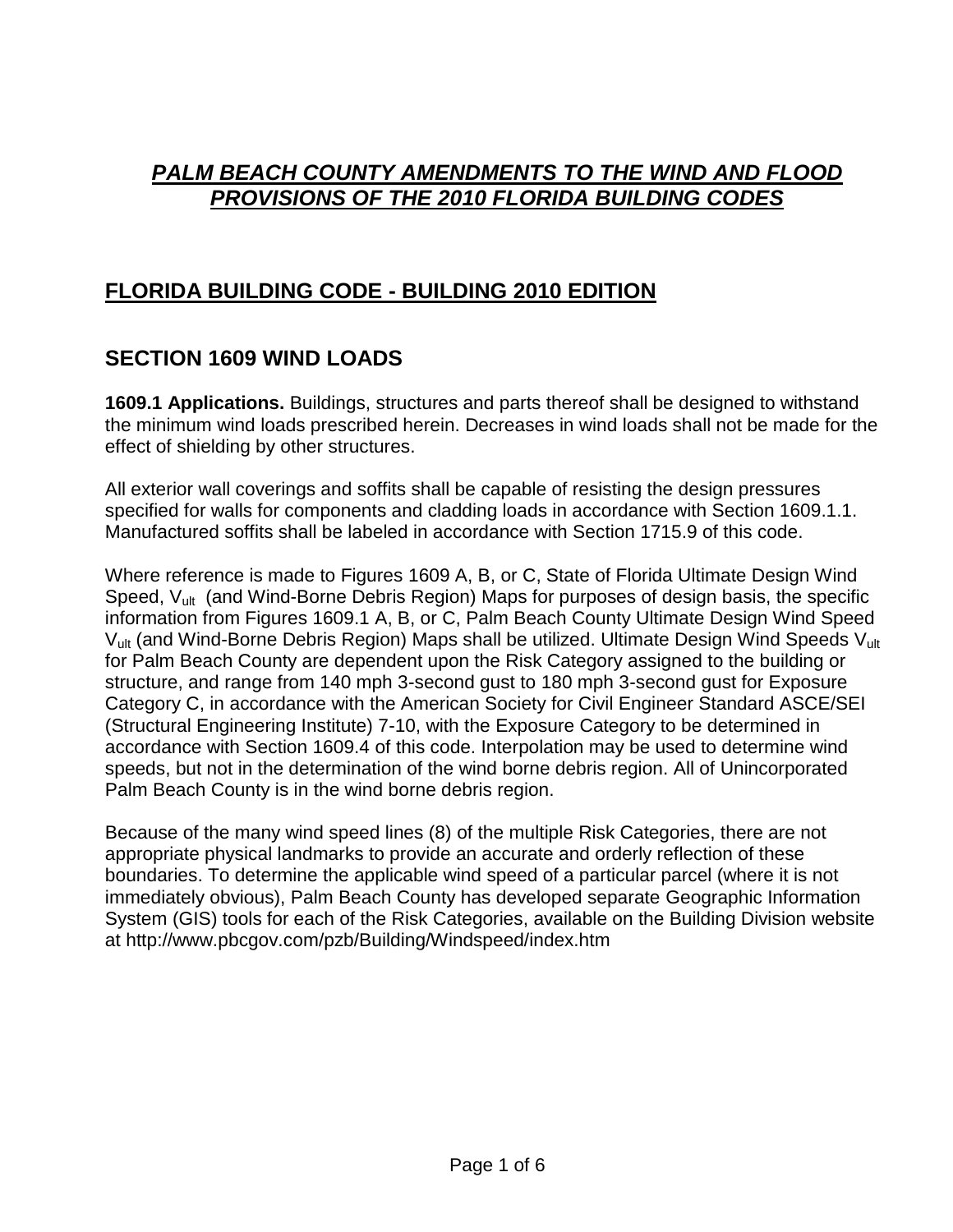

**Ultimate Design Wind Speeds**  $\mathbf{I}$ **Risk Category | Buildings**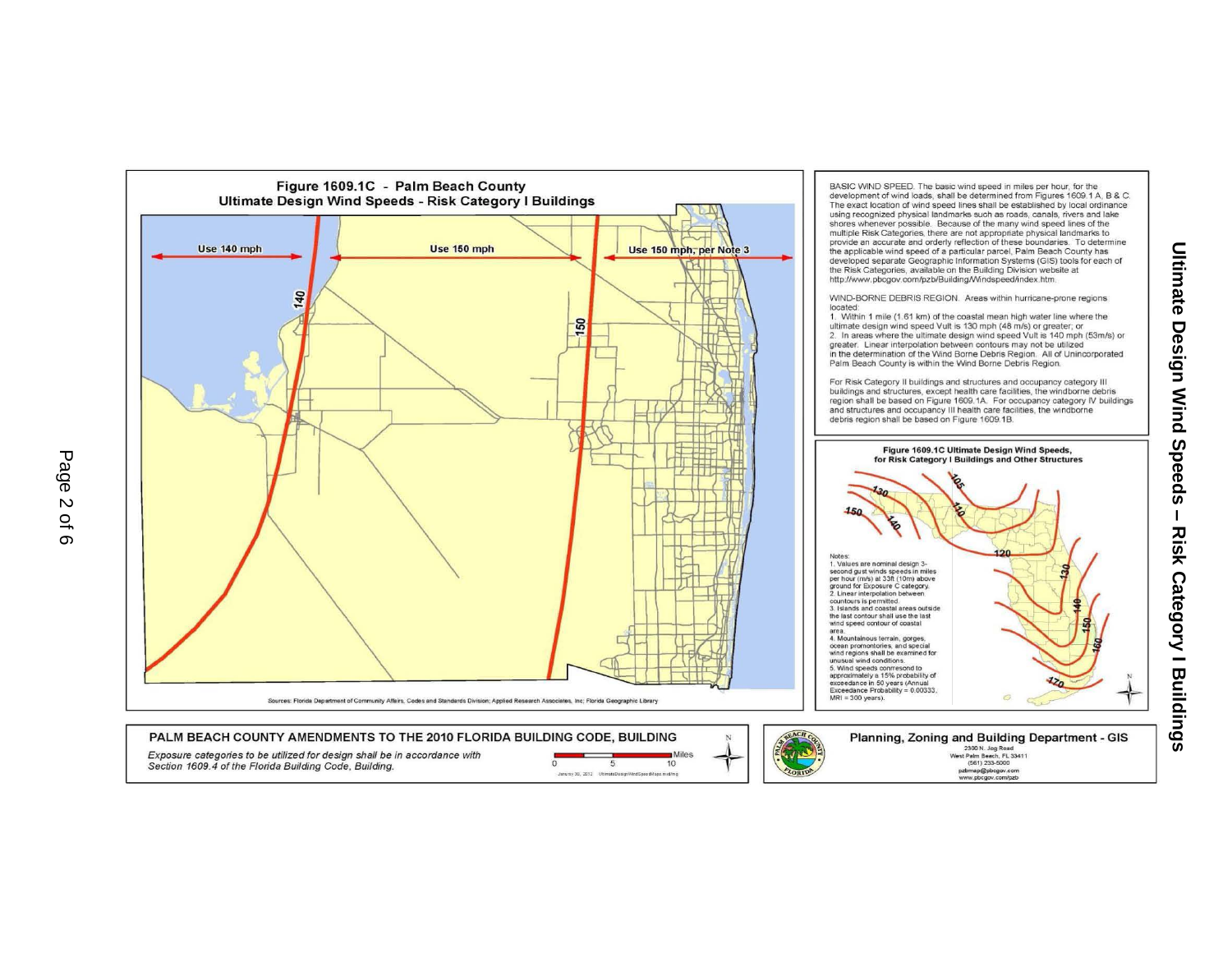

Section 1609.4 of the Florida Building Code, Building.

 $\overline{10}$ ray30; 2012 UtimataDes



(561) 233-5000 pzbmap@pbcgov.com<br>www.pbcgov.com/pzb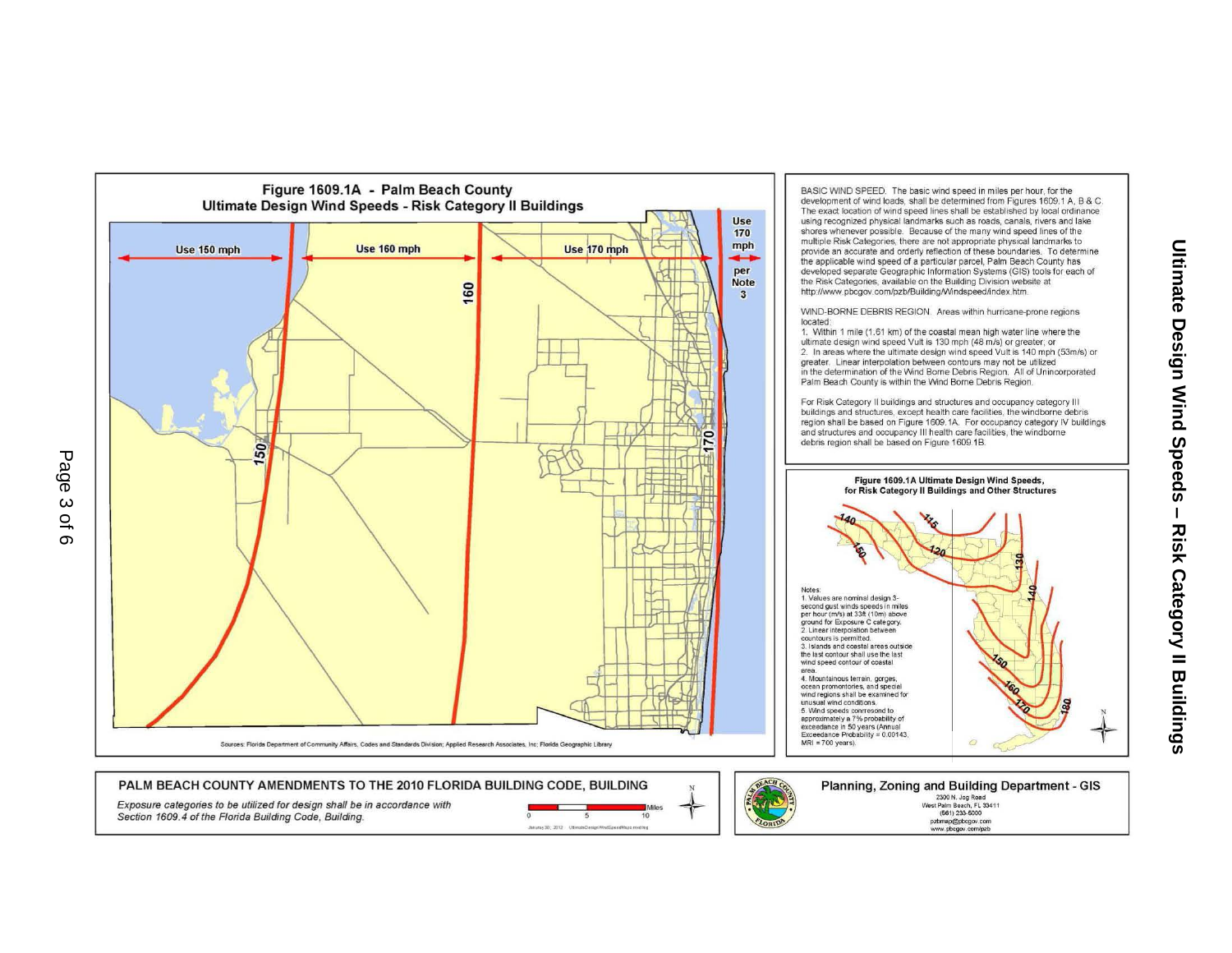

**Ultimate Design Wind Speeds** 

 $\mathbf{L}$ 

Risk Category III &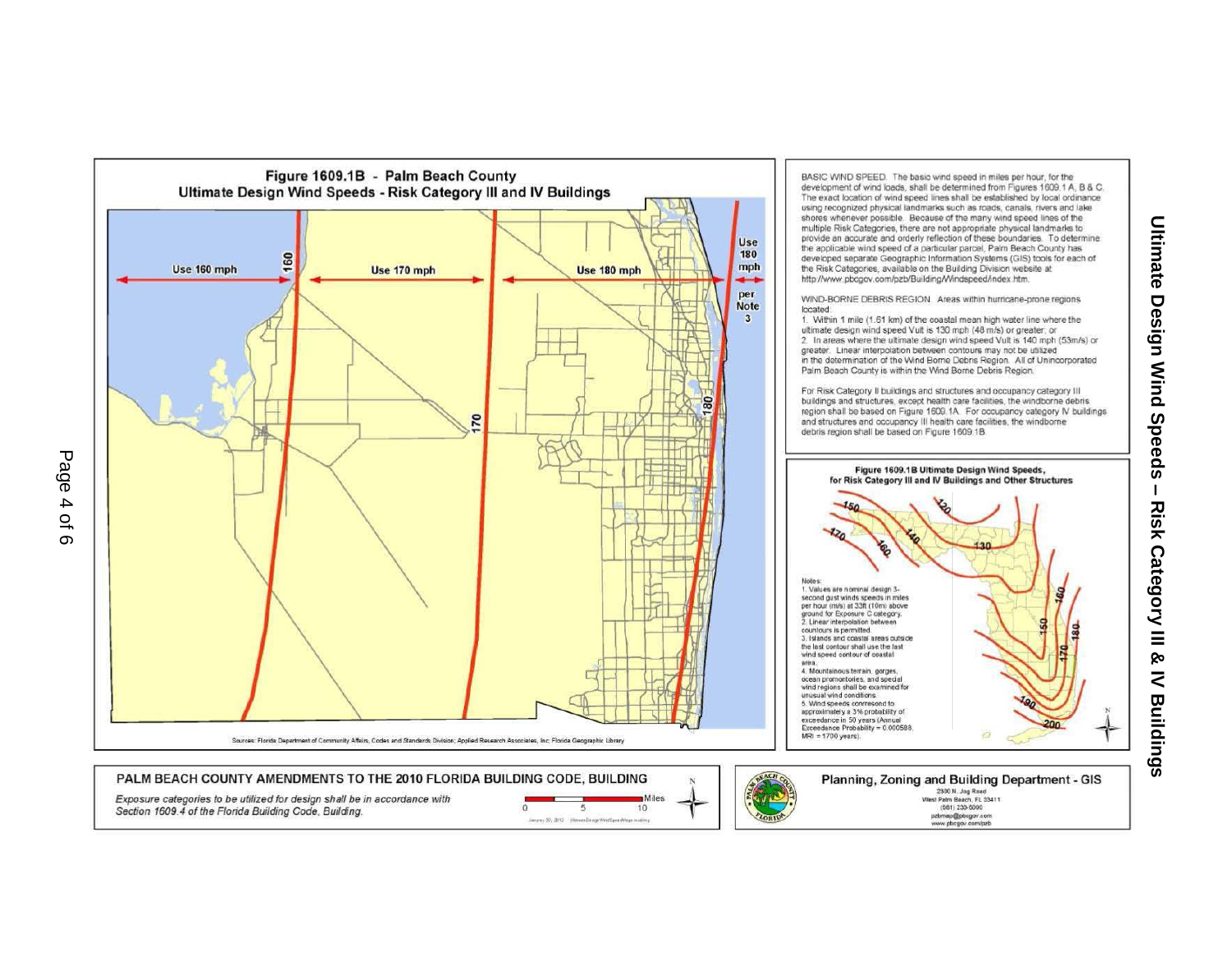# **FLORIDA BUILDING CODE - BUILDING 2010 EDITION**

## **SECTION 1612 FLOOD LOADS**

**1612.3 Establishment of flood hazard areas.** To establish flood hazard areas, the applicable governing authority shall, by local floodplain management ordinance, adopt a flood hazard map and supporting data. The first Unincorporated Palm Beach County Floodplain Management Ordinance became effective January 31, 1979, and regular entry into the National Flood Insurance Program was February 1, 1979. The flood hazard map shall include, at a minimum, areas of special flood hazard as identified by the Federal Emergency Management Agency in an engineering report entitled the "The Flood Insurance Study Wave Height Analysis for Palm Beach County, Florida Unincorporated Areas" dated April 15, 1982, as amended or revised with the accompanying Flood Insurance Rate Maps (FIRM) of Community Panels 1201920140A, 1201920150A, 1201920160A, 1201920170A, 1201920180A, 1201920185A, 1201920200A and 1201929215A and those areas developed into lots or building sites without minimum floor elevations engineered from a master storm water drainage network, and Flood Boundary and Floodway Map (FBFM) and related supporting data along with any revisions thereto. The adopted flood hazard map and supporting data are hereby adopted by reference and declared to be a part of this Section.